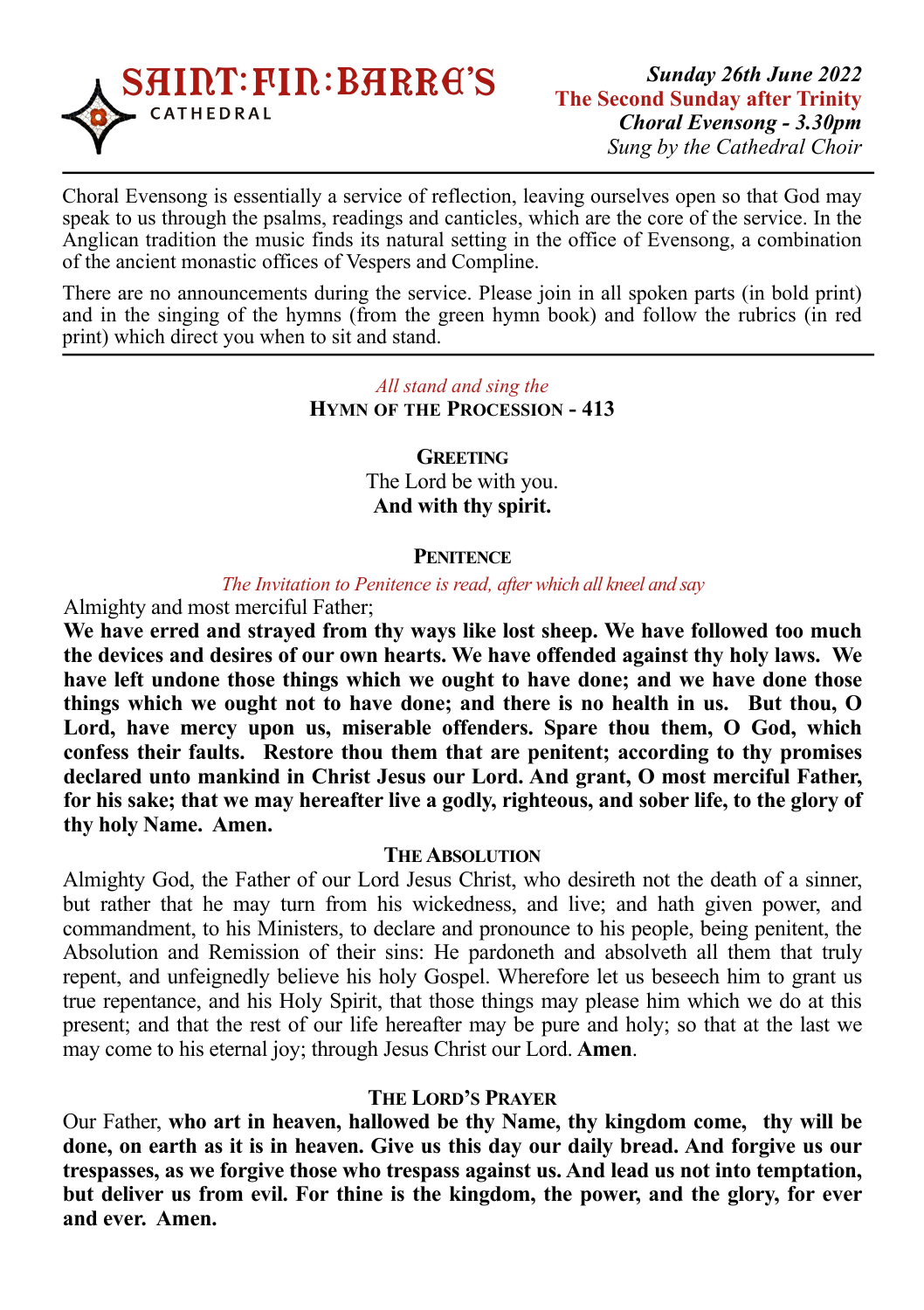| Cantor: | O Lord, open thou our lips                                                                                                                            |
|---------|-------------------------------------------------------------------------------------------------------------------------------------------------------|
| Choir:  | and our mouth shall show forth thy praise.                                                                                                            |
| Cantor: | O God, make speed to save us.                                                                                                                         |
| Choir:  | O Lord, make haste to help us.                                                                                                                        |
|         | <b>Stand</b>                                                                                                                                          |
|         | Glory be to the Father, and to the Son, and to the Holy Spirit;<br>as it was in the beginning, is now, and ever shall be,<br>world without end. Amen. |
| Cantor: | Praise ye the Lord.                                                                                                                                   |
| Choir:  | The Lord's name be praised.                                                                                                                           |

#### *All sing*  **THE OFFICE HYMN - 150**

#### *Sit*

#### **PSALM 60**

- 1. O God, thou hast cast us out, and scattered us abroad : thou hast also been displeased : O turn thee unto us again.
- 2. Thou hast moved the land, and divided it : heal the sores thereof, for it shaketh.
- 3. Thou hast shewed thy people heavy things : thou hast given us a drink of deadly wine.
- 4. Thou hast given a token for such as fear thee : that they may triumph because of the truth.
- 5. Therefore were thy beloved delivered : help me with thy right hand, and hear me.
- 6. God hath spoken in his holiness, I will rejoice, and divide Shechem : and mete out the valley of Succoth.
- 7. Gilead is mine, and Manasses is mine : Ephraim also is the strength of my head; Judah is my sceptre;
- 8. Moab is my wash-pot; over Edom will I cast out my shoe : Philistia, be thou glad of me.
- 9. Who will lead me into the strong city : who will bring me into Edom?
- 10. Hast not thou cast us out, O God : wilt not thou O God, go out with our hosts?
- 11. O be thou our help in trouble : for vain is the help of man.
- 12. Through God will we do great acts : for it is he that shall tread down our enemies.

 *Gloria*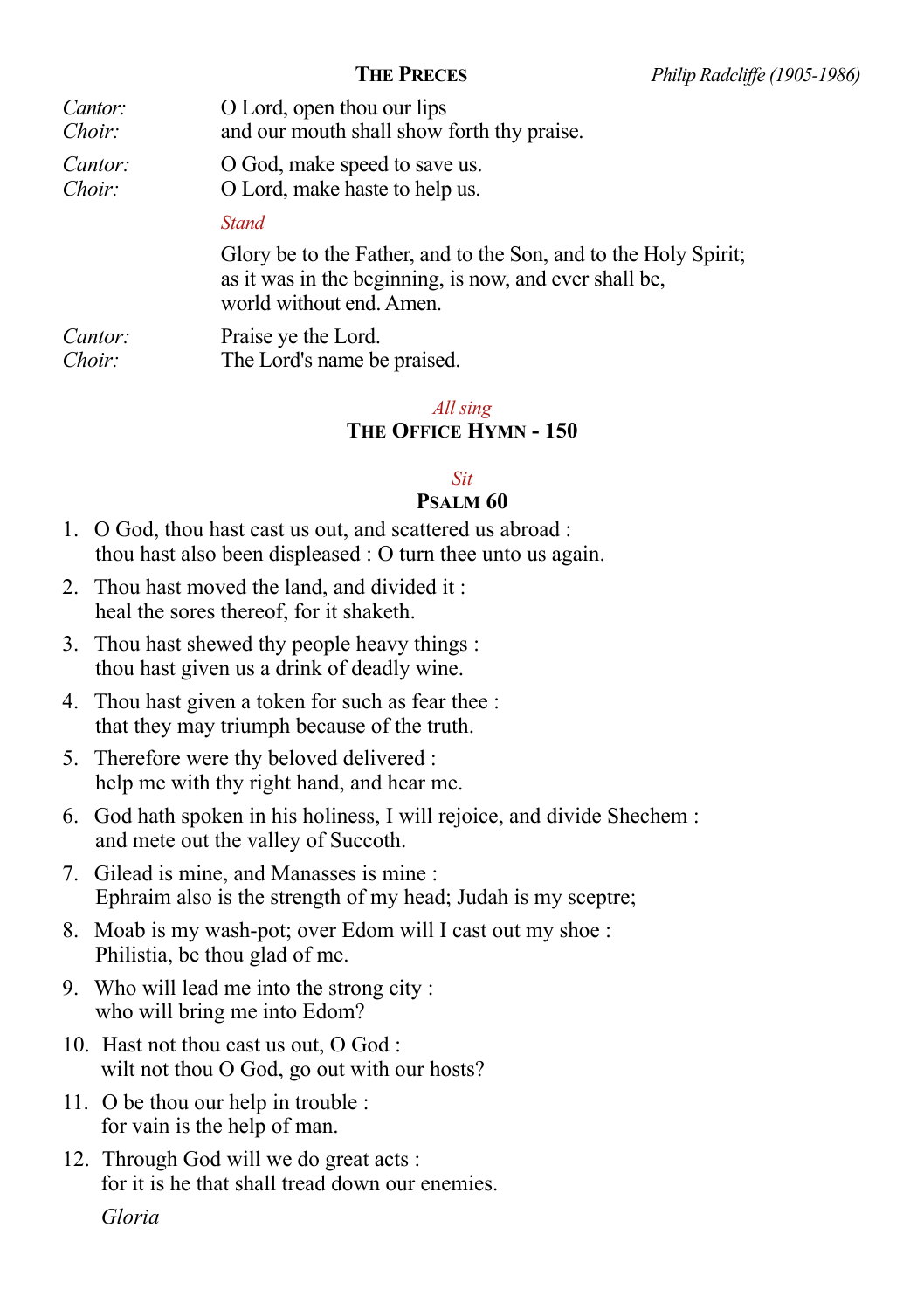# *Stand*

### *The Song of the Blessed Virgin Mary*

My soul doth magnify the Lord, and my spirit hath rejoiced in God my Saviour. For he hath regarded the lowliness of his hand-maiden. For behold, from henceforth all generations shall call me blessèd. For he that is mighty hath magnified me, and holy is his Name. And his mercy is on them that fear him: throughout all generations. He hath shewed strength with his arm: he hath scattered the proud in the imagination of their hearts. He hath put down the mighty from their seat and hath exalted the humble and meek. He hath filled the hungry with good things and the rich he hath sent empty away. He remembering his mercy hath holpen his servant Israel, as he promised to our forefathers, Abraham and his seed, for ever. *Gloria.* 

## *Sit*

#### **THE SECOND LESSON -** Mark 6: 1-6

#### *Stand*

*The Song of Simeon* 

Lord now lettest thou thy servant depart in peace: according to thy word. For mine eyes have seen thy salvation which thou hast prepared before the face of all people; To be a light to lighten the Gentiles and to be the glory of thy people Israel. *Gloria.* 

### *All say*

#### **THE APOSTLES' CREED**

I believe in God, **the Father almighty, maker of heaven and earth; And in Jesus Christ his only Son our Lord; who was conceived by the Holy Spirit, born of the Virgin Mary, suffered under Pontius Pilate, was crucified, dead, and buried. He descended into hell. The third day he rose again from the dead. He ascended into heaven, and sitteth on the right hand of God the Father almighty. From thence he shall come to judge the quick and the dead. I believe in the Holy Spirit, the holy catholic Church, the communion of saints, the forgiveness of sins, the resurrection of the body, and the life everlasting. Amen.** 

**THE LESSER LITANY** *Philip Radcliffe (1905-1986)*

| Cantor:<br>Choir: | The Lord be with you<br>and with thy Spirit.<br>Kneel |
|-------------------|-------------------------------------------------------|
| Cantor:           | Let us pray.                                          |
| Cantor:           | Lord, have mercy upon us                              |
| Choir:            | Christ, have mercy upon us.                           |
| Cantor:           | Lord, have mercy upon us.                             |

*The Choir sings the LORD'S PRAYER followed by the VERSICLES AND RESPONSES*

| Cantor:<br>Choir: | O Lord, show thy mercy upon us<br>and grant us thy salvation. |
|-------------------|---------------------------------------------------------------|
| <i>Cantor:</i>    | O Lord, guide and defend our rulers                           |
| Choir:            | and mercifully hear us when we call upon thee.                |

## **Magnificat** *Collegium Regale - Herbert Howells (1892 - 1983)*

**Nunc Dimittis** *Collegium Regale - Herbert Howells (1892 - 1983)*